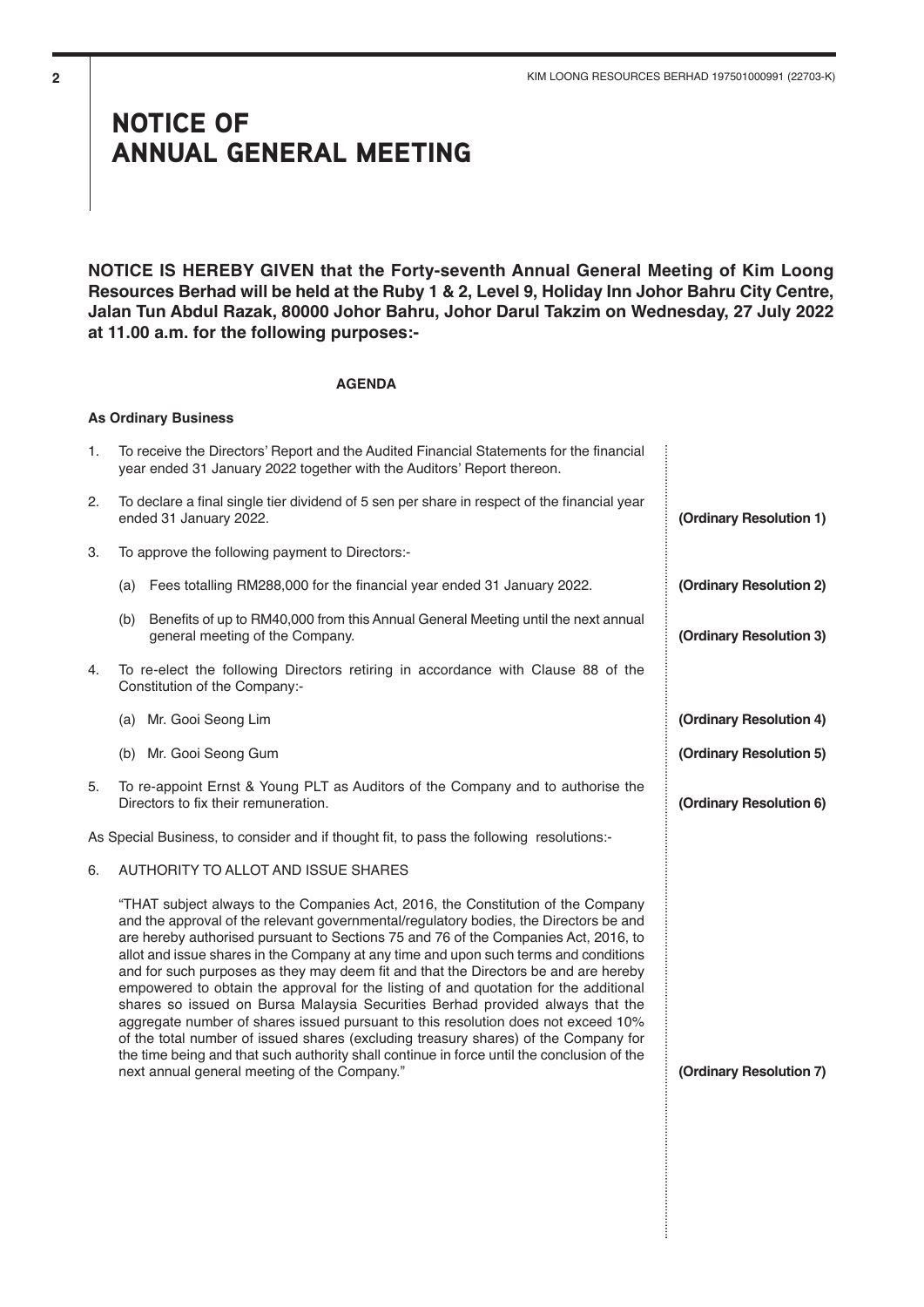# NOTICE OF ANNUAL GENERAL MEETING

(CONT'D)

#### 7. PROPOSED RENEWAL OF AUTHORITY FOR SHARE BUY-BACK

"THAT subject to compliance with all applicable rules, regulations and orders made pursuant to the Companies Act, 2016 ("the Act"), the provisions of the Company's Constitution and the Main Market Listing Requirements of Bursa Malaysia Securities Berhad ("Bursa Securities") and any other relevant authority, approval be and is hereby given to renew the authority for the Company to purchase its own shares through Bursa Securities, subject to the following:-

- (a) the maximum number of shares which may be purchased by the Company (which includes the shares already purchased and held as treasury shares) shall be 96,725,905 representing 10% of the total number of issued shares of the Company as at 22 April 2022;
- (b) the maximum fund to be allocated by the Company for the purpose of purchasing the shares shall not exceed the audited retained profits of the Company as at 31 January 2022 of RM54,487,819;
- (c) the authority conferred by this Ordinary Resolution will be effective immediately upon the passing of this Ordinary Resolution and will expire at the conclusion of the next annual general meeting or the expiry of the period within which the next annual general meeting is required by law to be held, whichever occurs first (unless earlier revoked or varied by ordinary resolution of the shareholders of the Company in a general meeting) but not so as to prejudice the completion of purchase(s) by the Company or any person before the aforesaid expiry date and in any event, in accordance with the provisions of the requirements issued by Bursa Securities or any other relevant authorities;
- (d) upon completion of the purchase by the Company of its own shares, the shares shall be dealt with in the following manner:-
	- (i) to cancel the shares so purchased; or
	- (ii) to retain the shares so purchased in treasury for distribution as dividend to the shareholders of the Company and/or resell through Bursa Securities and/or subsequently cancel the treasury shares and/or transfer the treasury shares for the purposes of or under an employees' share scheme or as purchase consideration; or
	- (iii) to retain part of the shares so purchased as treasury shares and cancel the remainder;

and in any other manner as prescribed by Section 127 of the Act, rules, regulations and orders made pursuant to the Act and the requirements of Bursa Securities and any other relevant authority for the time being in force;

AND THAT the Directors of the Company be and are hereby authorised to take all steps as are necessary or expedient to implement or to effect the purchase(s) of the shares with full powers to assent to any conditions, modifications, revaluations, variations and/or amendments as may be imposed by the relevant authorities from time to time and to do all such acts and things as the Directors may deem fit and expedient in the best interest of the Company." **(Ordinary Resolution 8)**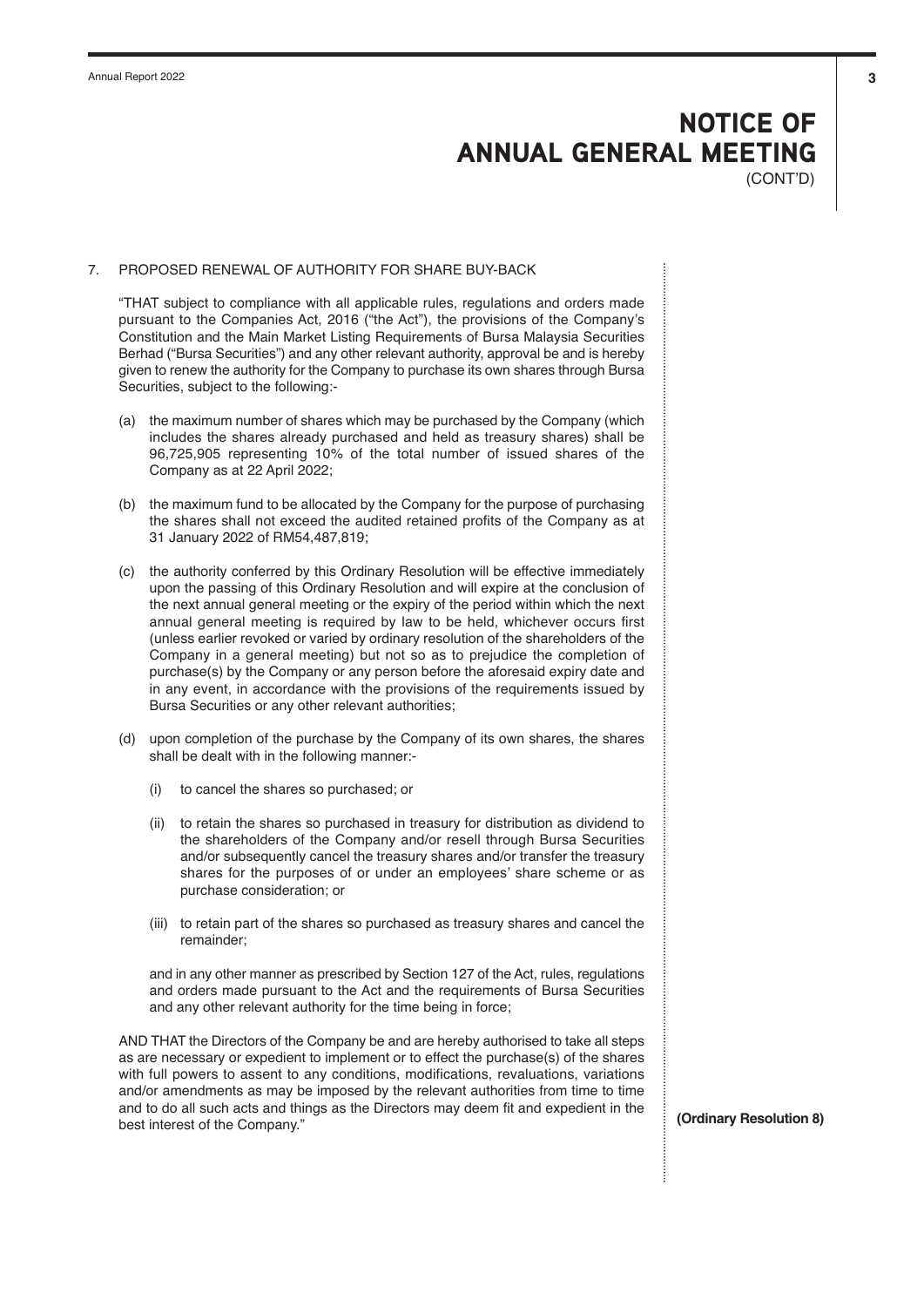### NOTICE OF ANNUAL GENERAL MEETING (CONT'D)

#### 8. RETENTION OF INDEPENDENT NON-EXECUTIVE DIRECTOR

"THAT Mr. Gan Kim Guan, who has served as an Independent Non-Executive Director of the Company for a cumulative term of more than 9 years, be retained as an Independent Non-Executive Director of the Company in accordance with the Malaysian Code on Corporate Governance 2021."

9. RETENTION OF INDEPENDENT NON-EXECUTIVE DIRECTOR

"THAT Mr. Chan Weng Hoong, who has served as an Independent Non-Executive Director of the Company for a cumulative term of more than 9 years, be retained as an Independent Non-Executive Director of the Company in accordance with the Malaysian Code on Corporate Governance 2021."

10. RETENTION OF INDEPENDENT NON-EXECUTIVE DIRECTOR

"THAT Mr. Cheang Kwan Chow, who has served as an Independent Non-Executive Director of the Company for a cumulative term of more than 9 years, be retained as an Independent Non-Executive Director of the Company in accordance with the Malaysian Code on Corporate Governance 2021."

11. PROPOSED RENEWAL OF SHAREHOLDERS' MANDATE FOR RECURRENT RELATED PARTY TRANSACTIONS OF A REVENUE OR TRADING NATURE

"THAT subject always to the Main Market Listing Requirements of Bursa Malaysia Securities Berhad, approval be and is hereby given for the renewal of the Proposed Shareholders' Mandate for the Company and / or its subsidiaries to enter into and give effect to the category of the recurrent related party transactions of a revenue or trading nature with the related parties, as specified in Section 2.3 of the Circular to Shareholders dated 30 May 2022 provided that such transactions are made on an arm's length basis and on normal commercial terms and subject further to the following:-

- (a) the transactions are in the ordinary course of business and are on terms not more favourable to the related parties than those generally available to the public and not to the detriment of the minority shareholders; and
- (b) disclosure is made in the Annual Report of the breakdown of the aggregate value of transactions conducted pursuant to the shareholders' mandate during the financial year based on the following information:-
	- (i) the type of the recurrent transactions made; and
	- (ii) the names of the related parties involved in each type of the recurrent transactions made and their relationship with the Company,

and such authority shall commence upon the passing of this Ordinary Resolution and shall continue to be in force until:-

- (a) the conclusion of the next annual general meeting of the Company following the general meeting at which such mandate was passed, at which time it will lapse, unless by a resolution passed at the meeting, the authority is renewed;
- (b) the expiration of the period within which the next annual general meeting after the date it is required to be held pursuant to Section 340(2) of the Companies Act, 2016 (but shall not extend to such extension as may be allowed pursuant to Section 340(4) of the said Act); or
- (c) revoked or varied by resolution passed by the shareholders in a general meeting;

whichever is the earlier;

**(Ordinary Resolution 9)**

**(Ordinary Resolution 10)**

**(Ordinary Resolution 11)**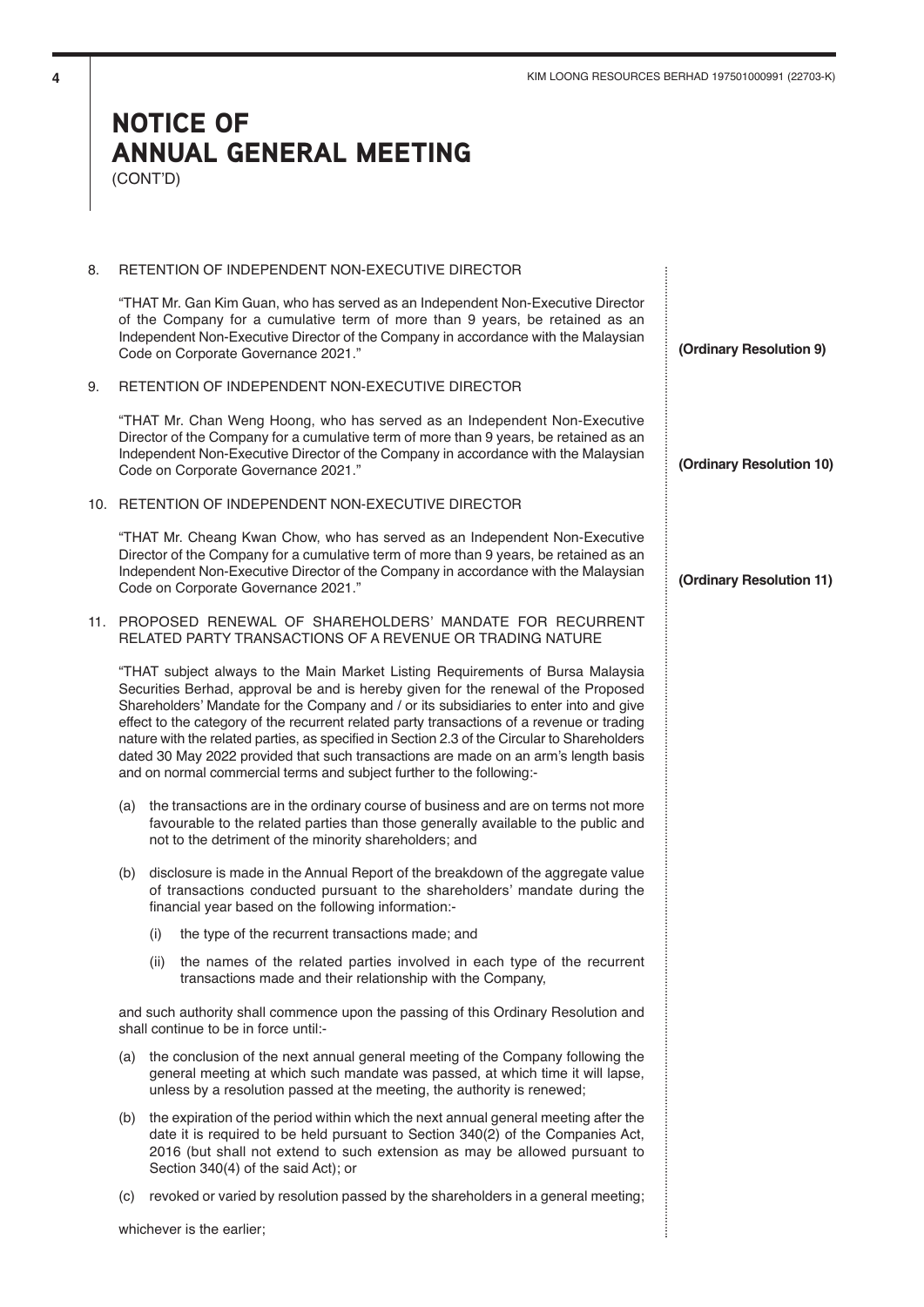# NOTICE OF ANNUAL GENERAL MEETING

(CONT'D)

AND THAT the Directors and / or any of them be and are hereby authorised to complete and do all such acts and things (including executing such documents as may be required) to give effect to the transactions contemplated and / or authorised by this Ordinary Resolution."

**(Ordinary Resolution 12)**

12. To consider any other business for which due notice shall have been given.

#### **NOTICE OF DIVIDEND PAYMENT**

NOTICE IS HEREBY GIVEN that subject to the approval of the shareholders at the Forty-seventh Annual General Meeting, the final single tier dividend of 5 sen per share in respect of the financial year ended 31 January 2022 will be paid on 29 August 2022 to depositors registered in the Record of Depositors on 12 August 2022.

A depositor shall qualify for entitlement only in respect of:-

- (a) shares transferred into the Depositor's Securities Account before 4.30 p.m. on 12 August 2022 in respect of ordinary transfers; and
- (b) shares bought on Bursa Malaysia Securities Berhad ("Bursa Securities") on a cum entitlement basis according to the Rules of Bursa Securities.
- By Order of the Board

CHONG FOOK SIN (CCM PC No. 202008000484) (MACS 00681) KAN CHEE JING (CCM PC No. 202008000596) (MAICSA 7019764) CHUA YOKE BEE (CCM PC No. 202008000604) (MAICSA 7014578) Company Secretaries

Petaling Jaya 30 May 2022

#### **IMPORTANT NOTICE**

**Due to COVID-19, the Company has put in place the rules and controls for this Annual General Meeting in order to safeguard the health of attendees at the meeting. Shareholder is requested to read and adhere to the Administrative Guide which can be downloaded from the Company's website or via announcement on Bursa Malaysia's website.** 

#### **NOTES:**

(1) A member whose name appears in the Record of Depositors as at 20 July 2022 shall be regarded as a member entitled to attend, speak and vote at the meeting.

(2) Proxy -

A member entitled to attend and vote at the meeting is entitled to appoint any person as his proxy to attend, speak and vote instead of him. Where a member appoints more than one (1) proxy, the appointment shall be invalid unless he specifies the proportions of his holdings to be represented by each proxy. To be valid, the Form of Proxy duly completed must be deposited at the Registered Office of the Company not less than twenty-four (24) hours before the time set for holding the meeting or any adjournment thereof. If the appointor is a corporation, this Form must be executed under its common seal or under the hand of its attorney. Where a member of the Company is an authorised nominee as defined under the Securities Industry (Central Depositories) Act 1991, it may appoint at least one proxy in respect of each securities account it holds with ordinary shares of the Company standing to the credit of the said securities account. Where a member of the Company is an exempt authorised nominee which holds ordinary shares in the Company for multiple beneficial owners in one securities account ("omnibus account"), there is no limit to the number of proxies which the exempt authorised nominee may appoint in respect of each omnibus account it holds.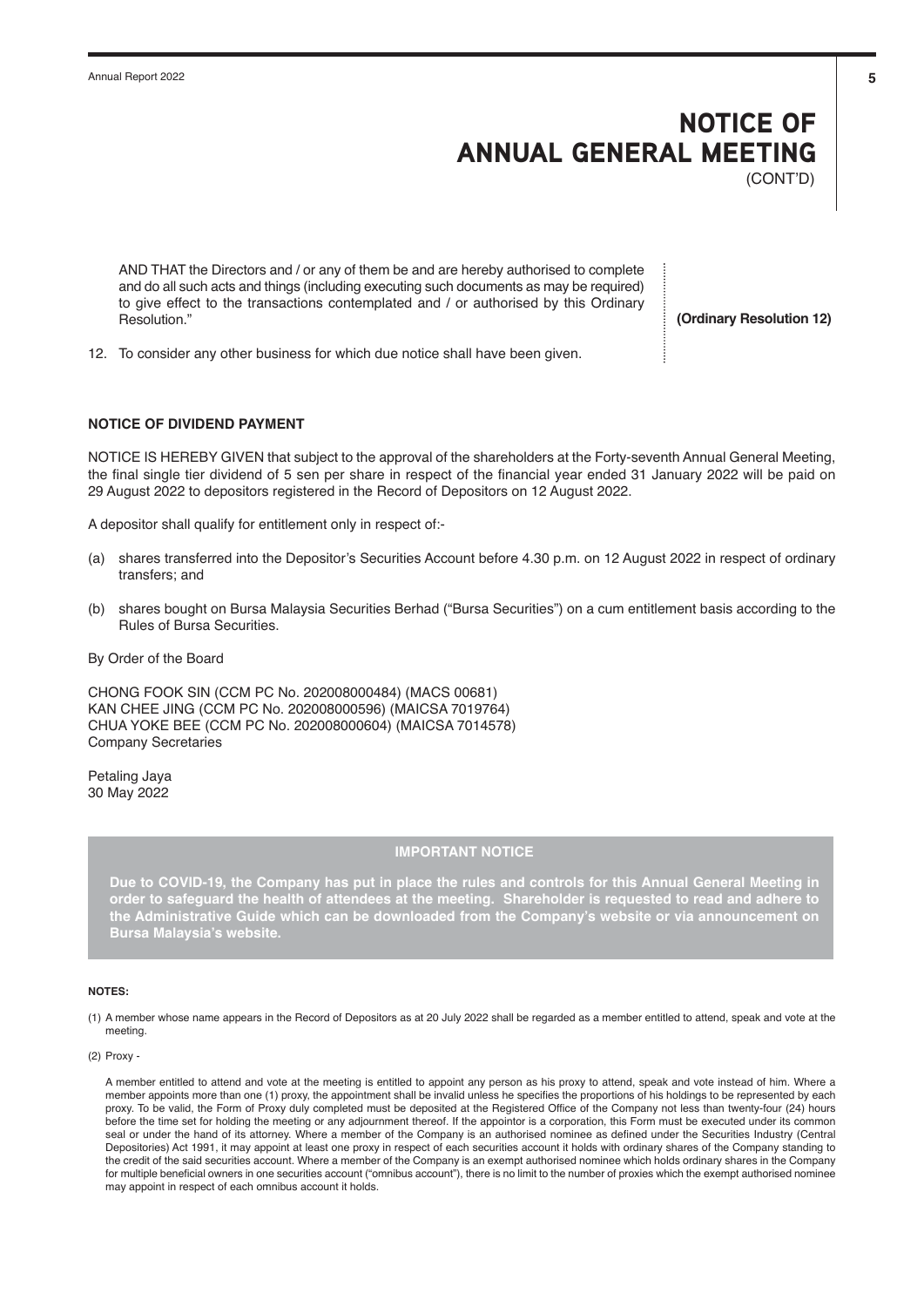### NOTICE OF ANNUAL GENERAL MEETING (CONT'D)

(3) Audited Financial Statements for the financial year ended 31 January 2022 -

The Audited Financial Statements are laid in accordance with Section 340(1)(a) of the Companies Act, 2016 for discussion only under Agenda 1. They do not require shareholders' approval and hence, will not be put for voting.

- (4) Ordinary Resolution 3
	- The Directors' benefits comprise the following -
	- (a) Meeting allowance of RM500 per meeting day; and
	- (b) Training benefits.
- (5) Ordinary Resolution 7-

This resolution, if approved, will give the Directors authority to allot and issue new ordinary shares up to an amount not exceeding 10% of the total number of issued shares (excluding treasury shares) of the Company for such purposes as the Directors consider would be in the best interest of the Company. This authority will commence from the date of this Annual General Meeting and unless revoked or varied by the Company at a general meeting, expire at the next annual general meeting.

The approval is a renewed general mandate and is sought to provide flexibility and to avoid delay and cost in convening a general meeting for such issuance of shares.

As at the date of this Notice, no new shares in the Company were issued pursuant to the authority granted to the Directors at the last annual general meeting held on 28 July 2021 and which will lapse at the conclusion of the Forty-seventh Annual General Meeting.

Should there be a decision to issue new shares after the authority is sought, the Company will make an announcement of the actual purpose and utilization of proceeds arising from such issuance of shares.

(6) Ordinary Resolution 8 -

The detailed text on this resolution on the Proposed Renewal of Authority for Share Buy-Back is included in the Statement to Shareholders dated 30 May 2022 which is enclosed together with the Annual Report 2022.

(7) Ordinary Resolutions 9, 10 & 11 -

Both the Nominating Committee and the Board have assessed the independence of Mr. Gan Kim Guan, Mr. Chan Weng Hoong and Mr. Cheang Kwan Chow who have served as Independent Non-Executive Directors of the Company for a cumulative term of more than 9 years, and recommended them to be retained as Independent Non-Executive Directors of the Company based on the following justifications:–

- (a) They have fulfilled the criteria under the definition of an Independent Director as stated in the Main Market Listing Requirements of Bursa Securities, and thus, they would be able to provide independent judgement, objectivity and check and balance to the Board.
- (b) They perform their duties and responsibilities diligently and in the best interests of the Company without being subject to influence of the management.
- (c) Their in-depth knowledge of the Group's businesses and their extensive knowledge, commitment and expertise continue to provide invaluable contributions to the Board.
- (d) They, having been with the Company for more than 9 years, are familiar with the Group's business operations and have devoted sufficient time and attention to their professional obligations and attended the Board and Committee meetings for an informed and balanced decision making.
- (e) They are independent as they have shown great integrity and have not entered into any related party transaction with the Group.
- (f) They are currently not sitting on the board of any other public and/or private companies having the same nature of business as that of the Group.

Shareholders' approval for Ordinary Resolutions 9, 10 & 11 will be sought on a single tier voting basis.

(8) Ordinary Resolution 12 -

The detailed text on this resolution on the Proposed Renewal of Shareholders' Mandate for Recurrent Related Party Transactions of a Revenue or Trading Nature is included in the Circular to Shareholders dated 30 May 2022 which is enclosed together with the Annual Report 2022.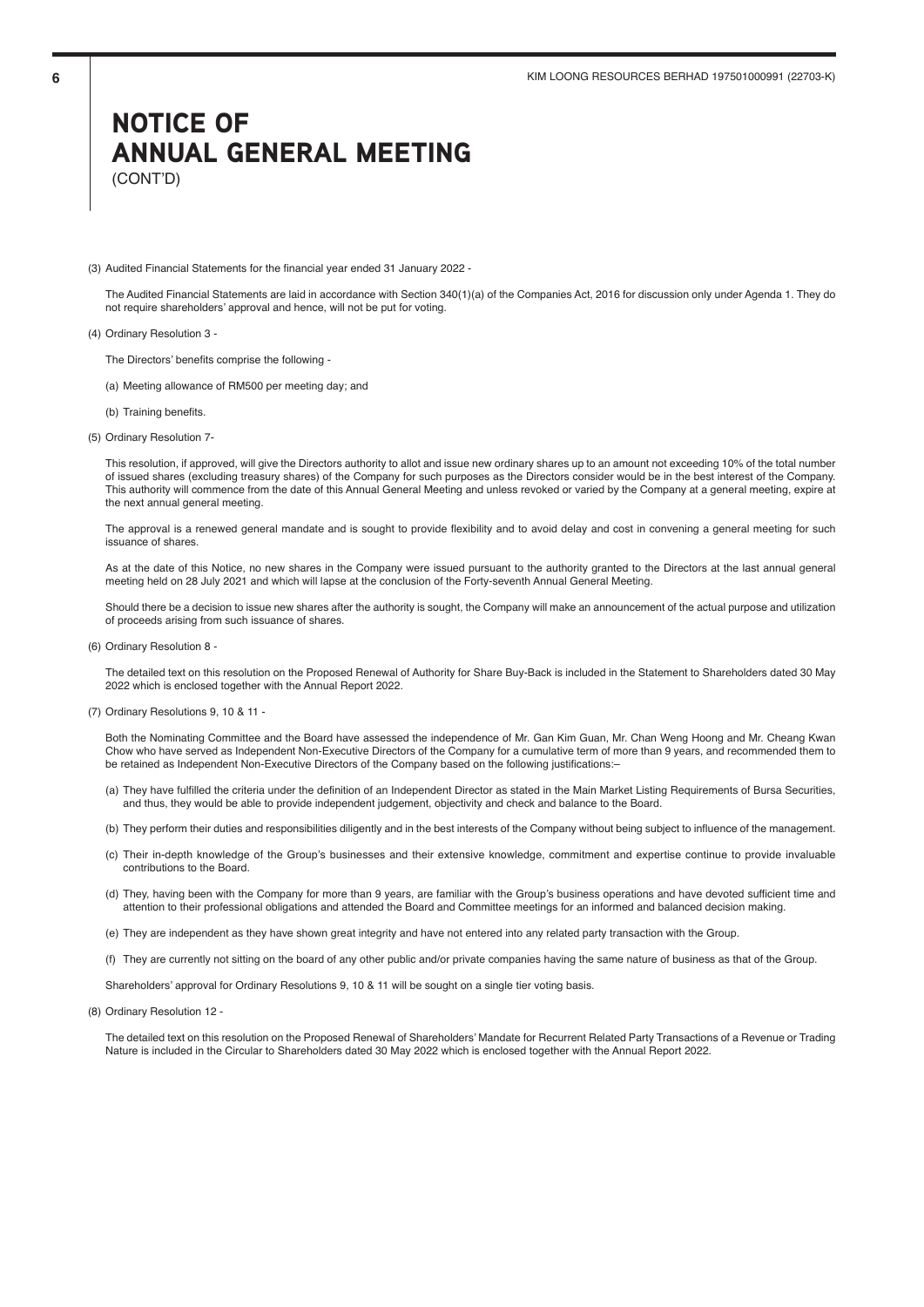## FORM OF PROXY



| CDS Account No. |  |
|-----------------|--|
| Contact No.     |  |

#### I/We, \_\_\_\_\_\_\_\_\_\_\_\_\_\_\_\_\_\_\_\_\_\_\_\_\_\_\_\_\_\_\_\_\_\_\_\_\_\_\_\_\_\_\_\_\_\_\_\_\_\_\_\_\_\_\_\_\_\_\_\_\_\_\_\_\_\_\_\_\_\_\_\_\_\_\_\_\_\_\_\_\_\_\_\_\_\_\_\_\_\_\_\_\_\_\_\_\_\_\_\_\_

|  |    | $\left( \text{old} \right)$               |  |
|--|----|-------------------------------------------|--|
|  |    |                                           |  |
|  |    |                                           |  |
|  |    |                                           |  |
|  |    |                                           |  |
|  |    | NRIC No. (new) __________________________ |  |
|  | of |                                           |  |

or failing whom the Chairman of the Meeting as my/our proxy to attend and vote for me/us and on my/our behalf at the Fortyseventh Annual General Meeting of the Company to be held at the Ruby 1 & 2, Level 9, Holiday Inn Johor Bahru City Centre, Jalan Tun Abdul Razak, 80000 Johor Bahru, Johor Darul Takzim on Wednesday, 27 July 2022 at 11.00 a.m. and at any adjournment thereof in the manner as indicated below:-

| No. | <b>Ordinary Resolution</b>                                                                                           | For | <b>Against</b> |
|-----|----------------------------------------------------------------------------------------------------------------------|-----|----------------|
| 1.  | Declaration of final dividend                                                                                        |     |                |
| 2.  | Payment of Directors' fees                                                                                           |     |                |
| 3.  | Payment of Directors' benefits                                                                                       |     |                |
| 4.  | Re-election of Director: Mr. Gooi Seong Lim                                                                          |     |                |
| 5.  | Re-election of Director: Mr. Gooi Seong Gum                                                                          |     |                |
| 6.  | Re-appointment of Auditors                                                                                           |     |                |
| 7.  | Authority to allot and issue shares                                                                                  |     |                |
| 8.  | Proposed Renewal of Authority for Share Buy-Back                                                                     |     |                |
| 9.  | Retention of Independent Non-Executive Director: Mr. Gan Kim Guan                                                    |     |                |
| 10. | Retention of Independent Non-Executive Director: Mr. Chan Weng Hoong                                                 |     |                |
| 11. | Retention of Independent Non-Executive Director: Mr. Cheang Kwan Chow                                                |     |                |
| 12. | Proposed Renewal of Shareholders' Mandate for<br>Recurrent Related Party Transactions of a Revenue or Trading Nature |     |                |

(Please indicate with an 'X' in the appropriate box against each resolution how you wish your proxy to vote. If no instruction is given, this form will be taken to authorise the proxy to vote at his/her discretion.)

Dated this \_\_\_\_\_\_\_ day of \_\_\_\_\_\_\_\_\_\_\_ 2022

\_\_\_\_\_\_\_\_\_\_\_\_\_\_\_\_\_\_\_\_\_\_\_\_\_\_\_\_\_\_\_\_\_\_\_ Signature(s)/Common Seal of Member(s)

**Number of shares held**

For appointment of two proxies, percentage of shareholdings to be represented by proxies:

|         | No. of shares | Percentage |
|---------|---------------|------------|
| Proxy 1 |               |            |
| Proxy 2 |               |            |
| Total   |               | 100%       |

#### **NOTES**:

A member whose name appear in the Record of Depositors as at 20 July 2022 shall be regarded as a member entitled to attend, speak and vote at the meeting.

A member entitled to attend and vote at the meeting is entitled to appoint any person as his proxy to attend, speak and vote instead of him. Where a member appoints more than one (1) proxy, the appointment shall be invalid unless he specifies the proportions of his holdings to be represented by each proxy.

To be valid, the Form of Proxy duly completed must be deposited at the Registered Office of the Company not less than twenty-four (24) hours before the time set for holding the meeting or any adjournment thereof. If the appointor is a corporation, this Form must be executed under its common seal or under the hand of its attorney.

Where a member of the Company is an authorised nominee as defined under the Securities Industry (Central Depositories) Act 1991, it may appoint at least one proxy in respect of each securities account it holds with ordinary shares of the Company standing to the credit of the said securities account. Where a member of the Company is an exempt authorised nominee which holds ordinary shares in the Company for multiple beneficial owners in one securities account ("omnibus account"), there is no limit to the number of proxies which the exempt authorised nominee may appoint in respect of each omnibus account it holds.